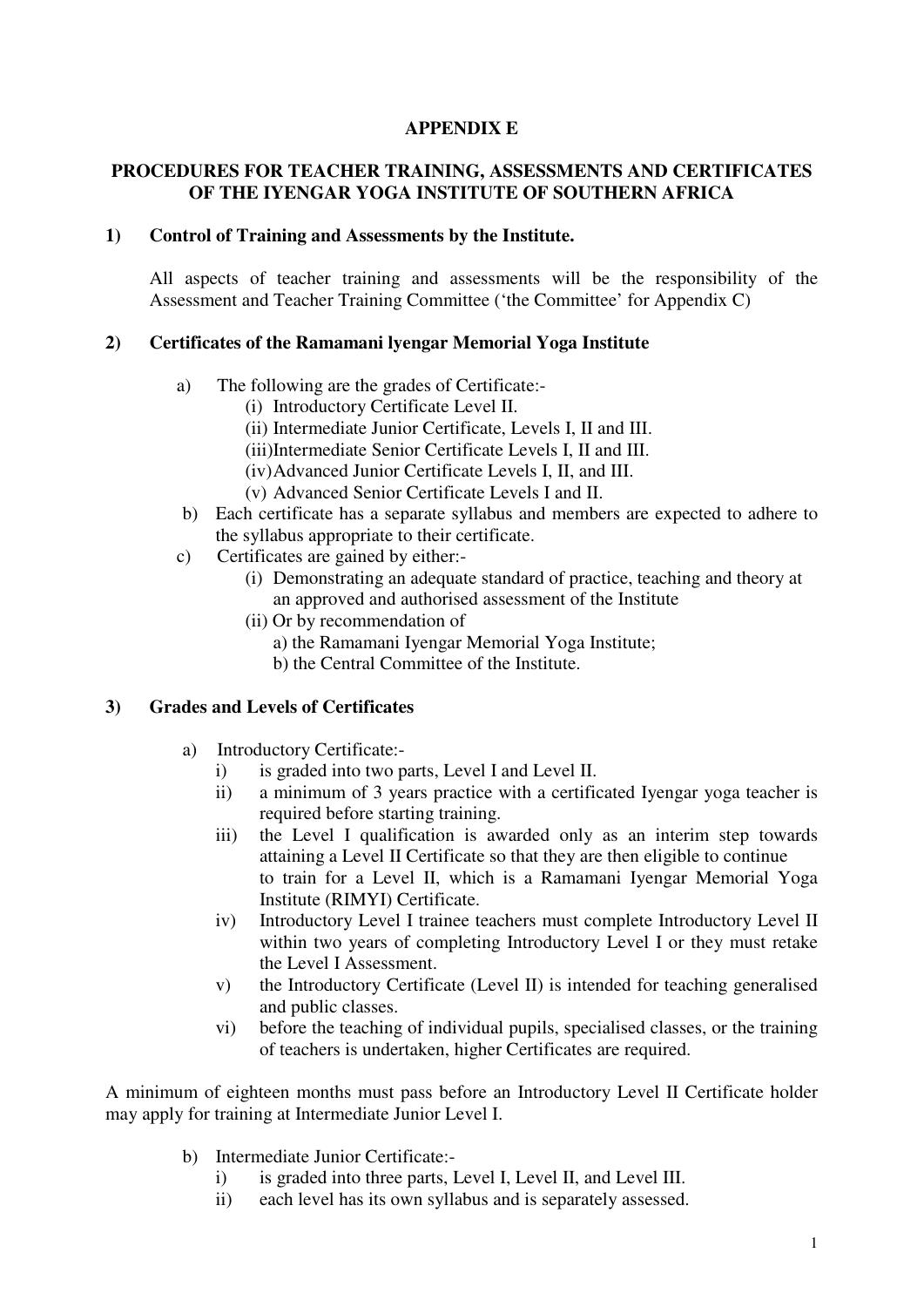- iii) training for an upgrading from Level I to Level II, or from Level II to Level III, may commence no less than six months after gaining the previous Level certification.
- iv) teachers may teach the level of Intermediate Junior syllabus belonging to each Intermediate Junior Level I, II or III assessment they have passed.
- v) only holders of Intermediate Junior Level II and higher certificates may conduct remedial yoga classes.

**NB** The Institute issues all certificates up to and including Intermediate Junior Level III through the Committee.

A minimum of two years must pass before an Intermediate Junior Level III Certificate holder may apply for Intermediate Senior Level I.

- c) Intermediate Senior Certificate:
	- i) is graded into three parts, Level I, Level II, and Level III.
	- ii) each level has its own syllabus and is separately assessed.
	- iii) training for any upgrading from Level I to Level II, or from Level II to Level III may commence no less than six months after gaining the previous level.
	- iv) teachers may teach the level of Intermediate Senior syllabus belonging to each Intermediate Senior Level I, II or III assessment they have passed.
	- v) for Level III, the Institute has a system of recommending potential candidates to Yogacharya B.K.S. Iyengar, who will either ask to see their practice in Pune' or will assess them on the basis of video or photographic presentations of their teaching and personal practice.
	- vi) the theory examination may be done in Southern Africa
- d) Advanced Certificate:
	- i) This Certificate is only awarded on the recommendation of the RIMYI.

### **4) Teacher Trainers and Teacher Training Courses**

a) Teacher trainers

Teaching members of the Institute will be identified and approved as suitable to train student teachers by the Committee as the demand for training dictates. The requirements of a certificated Iyengar Yoga teacher to be able to train are:-

- i) to teach Yoga according to the methods set forth by Yogacharya Sri B.K.S. Iyengar.
- ii) not to mix contradictory or incompatible elements from other disciplines in his/her teaching.
- iii) to clearly distinguish Iyengar work from any related/ associated/ compatible/ disciplines he/she may draw upon, such as anatomy, physiology, philosophy.
- iv) to acknowledge the governing influence of Yogacharya Sri B.K.S. Iyengar on his or her own yoga practice and teaching.
- v) to have attended classes at the Ramamani Iyengar Memorial Yoga Institute (RIMYI) at least four times and one of those in the past three years.
- vi) to maintain a regular and consistent personal practice of Asana and Pranayama.
- vii) to be certificated at Intermediate Junior Level III for at least two years or be certificated at a higher level so there is a minimum of **one level gap between their certificate and those they are training**.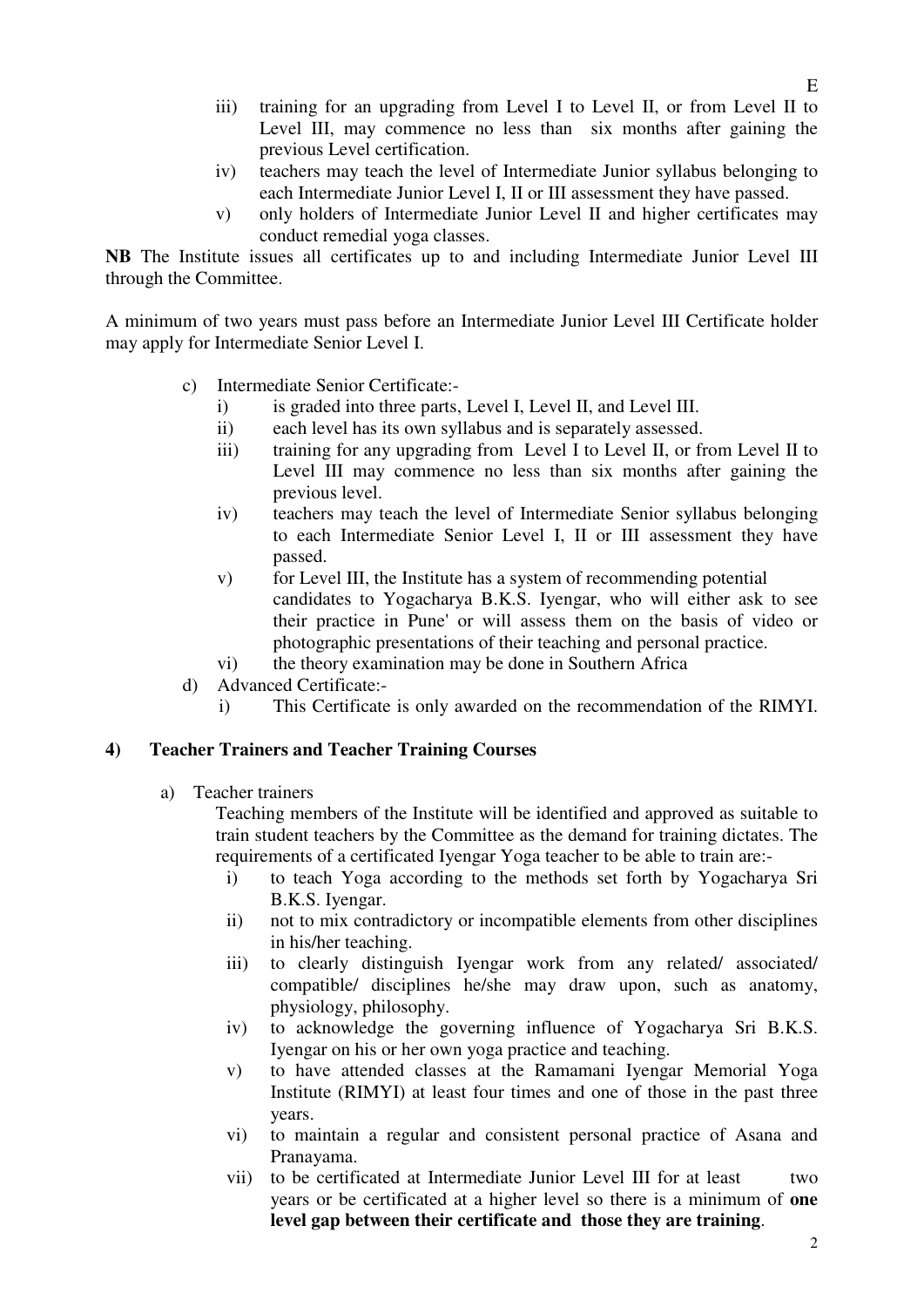- viii) to have attended regularly to observe an existing teacher training class for one year and be approved by the class tutor.
	- ix) teachers of long standing and maturity of a lower certification may also be approved to be teacher trainers by the Committee, in conjunction the Central Committee
- b) Intensive Teacher Training Courses.

Only senior teachers will be able to qualify to run intensives for teacher training and they will be approved by the Committee as required. The requirements for such teachers to train at the Introductory Level are:-

- i) to hold an Advanced Certificate
- ii) to hold an Intermediate Senior Certificate.
- iii) to hold Intermediate Junior Certificate Level III for at least 5 years
- c) Additional Training

The criteria for teachers to teach for the upgrading of existing certificated teachers are any of the following:-

- i) For Intermediate Junior Certificate Training:
	- a) An Advanced Certificate.
	- b) An Intermediate Senior Certificate.
	- c) An Intermediate Junior Level III Certificate which has been held for at least 5 years
- ii) For Intermediate Senior Certificate Training:
	- a) An Advanced Certificate.
	- b) Intermediate Senior Certificate holders who have been training teachers for 3 years, or who have held their Intermediate Senior certificate for at least 5 years.

**N.B.** If there is an area where there is/are approved applicant/s at any level but no qualified and authorised teacher is available, then the applicant/s should apply to the Committee for direction on training.

### **5) Organisation and Running of Assessments**

- a) The Committee shall appoint from among its number a Registrar to act as a collator of information regarding all areas of training and assessment work in the regions.
- b) The Registrar will be responsible for:
	- i) providing necessary information to regions and the Committee to ensure the proper running of assessments
	- ii) notifying students of the date, time, venue, cost and format of the assessment.
	- iii) administering distribution and collection of assignments.
- c) The Officers on an assessment shall be:
	- i) Moderator shall be assigned to each assessment by the Committee on a rota system.
	- ii) Assessors will be assigned for each assessment by the Committee.
	- iii) the Moderator and Assessors shall not have regularly tutored the candidates.
	- iv) their duties shall be outlined to them by the Registrar and they shall confirm their willingness to fulfil them.
- d) The Moderator with the agreement of the Assessment panel and the Regional Organiser – may modify the assessment programme.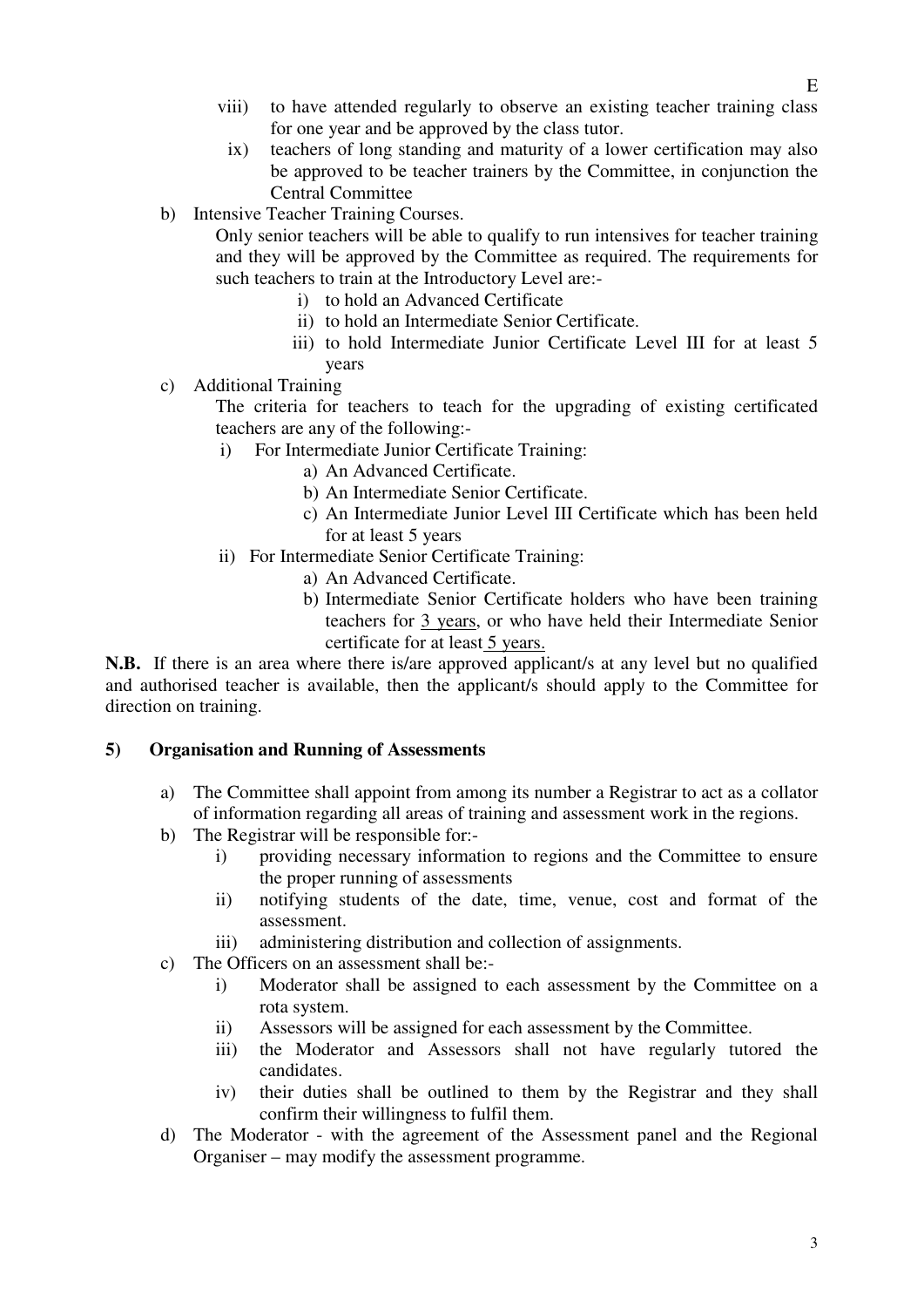- e) The size of the assessments:
	- i) Number of Officers:
		- a) There shall be one Moderator and three Assessors at the Introductory **Assessments**
		- b) There shall be one Moderator and two Assessors at the Intermediate Junior Assessments.
	- ii) Number of candidates:
		- a) There shall be a minimum of 4 and a maximum of 8 for the Introductory Assessments but the Committee may vary this at their discretion.
		- b) There shall be a minimum of 2 and a maximum of 6 for the Intermediate Junior Assessments.
- f) Organisation of the assessment.

The Registrar shall notify the candidates, the Moderator, the Assessors and the Regional officers of the date and the venue of the assessment and make sure that each person receives the relevant information.

- i) Candidates shall:
	- a) receive their assignments and other papers so that they can be completed and returned in good time.<sup>1</sup>
	- b) bring any papers or scripts not requiring prior submission to the assessment, making sure that they have been checked by the Regional Coordinator.
	- c) be made aware what the Assessors are looking for when assessing.
- ii) Moderator and Assessors shall through the Registrar:
	- a) receive letters requesting their presence in good time.
	- b) receive copies of the candidates' assignments in good time.
	- c) receive details and guidelines of the current format of assessments in good time.
	- d) be provided with details regarding the officiating Moderator, other Assessors, the Regional Assessment Organiser etc.
	- e) ensure that the names and addresses of the candidates and details of the Moderator, Assessors and any Trainee Assessors are sent to the Chair of the Committee.
	- f) ensure that the results are all forwarded to Chair of the Committee.
- iii) The Regional Assessment Organiser shall arrange for the following to be provided for the assessment day:
	- a) A suitable hall for the practice and teaching sessions;
	- b) Relevant marking forms and sheets for Moderator and Assessors;
	- c) If required, a volunteer to call the poses for the practice session and to help keep the programme to time;
	- d) Refreshments provided for the full assessment panel, which should be made clear in all correspondence to the Moderator and Assessors;
	- e) Refreshments to be available for the candidates, which should be made clear in their letter;
	- f) Suitable volunteer students to form the class for the teaching sessions;
	- g) A room for the assessment panel to discuss the assessments in private.

**NB**. During assessments, should candidates be found to be mixing methods of teaching, or standards are found to be substantially below those expected by the Institute, the Committee shall be informed so that it can take appropriate action.

 $\overline{a}$ 

E

 $1$  The theory part of the assessment may be conducted at the time of the practice and teaching modules or completed before and submitted to the assessors at a date set by the Assessors.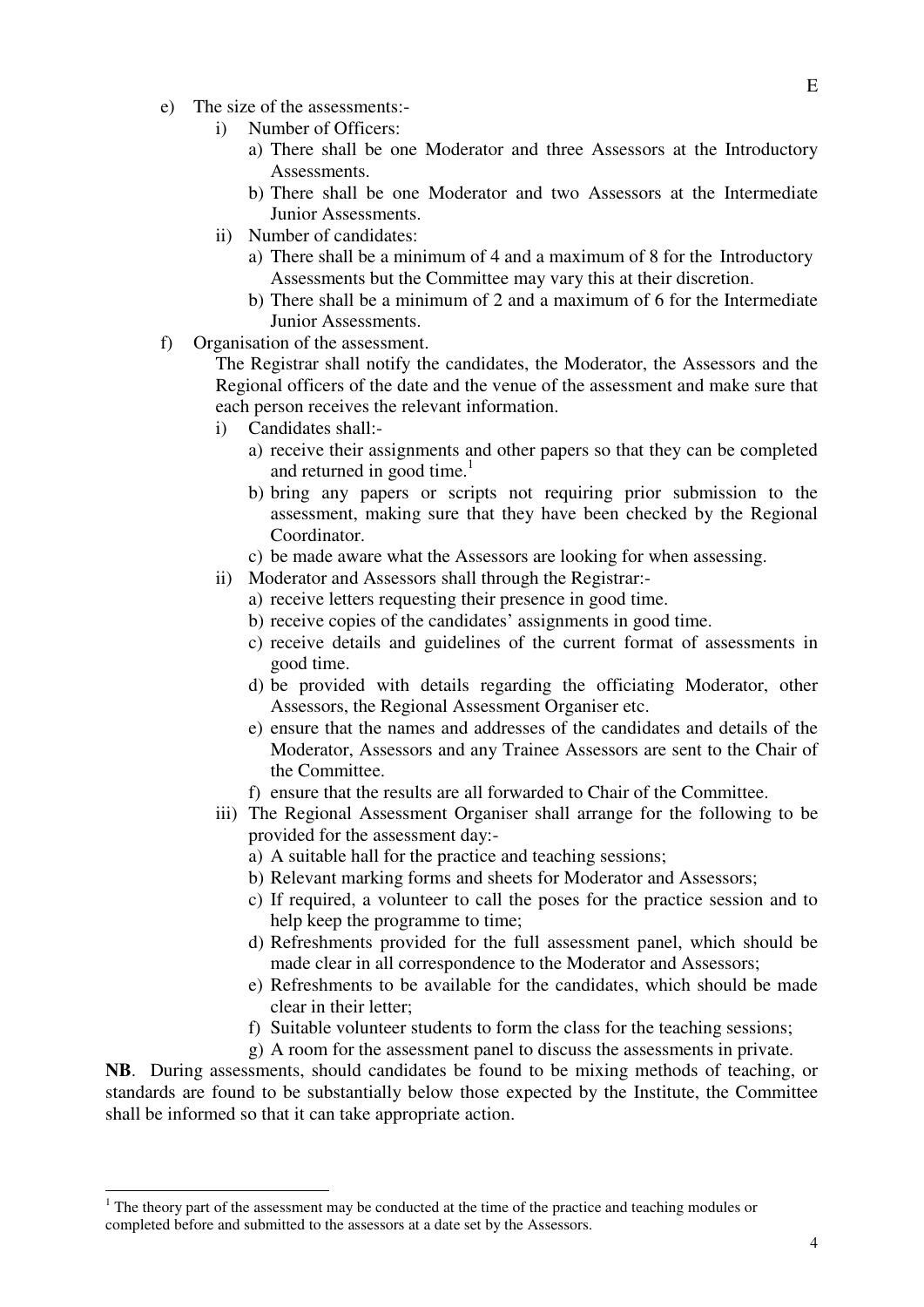#### **6) Officers responsible for overseeing assessments**

- a) Moderators
	- i) The Committee shall appoint suitably qualified teachers to act as Moderators for all assessments.
- b) Criteria for Selection of Moderators.
	- i) The recommendations of the Committee and current Moderators shall be sought by the Central Committee when selecting future Moderators.
	- ii) A potential Moderator shall be mature, responsible and sincerely devoted to Iyengar Yoga .
	- iii) A potential Moderator shall hold the Advanced or at least an Intermediate Senior CertificateLevel III.
	- iv) A potential Moderator shall be both actively involved in the Iyengar movement and the assessing of teachers.
	- v) A potential Moderator shall have had successful teacher training experience.
	- vi) Should a suitably qualified Moderator not be available the most senior teacher trainer available shall be approved and appointed by the Committee.
- c) At each approved and authorised assessment of the Institute a member of the panel of Moderators shall be present. The Moderator's duties are:
	- i) to represent the Institute and the Committee,
	- ii) to ensure fairness by seeing that the declared standards of the Committee are applied properly and impartially,
	- iii) to ensure that standards across the country are uniform,
	- iv) to guide and assess Trainee Assessors and provide a record of their performance as an assessor to the individual and to the Registrar.
- d) At each approved and authorised assessment of the Institute, Assessors shall also be present. The Assessors are responsible for
	- i) marking candidates according to agreed guidelines;
	- ii) recommending successful applicants for the Institutes's Certificates;
	- iii) counselling those who have not succeeded
	- iv) if there is no agreement amongst the Assessors, the Moderator will discuss the disagreement with the Assessors and endeavour to reach agreement. Should there still be no agreement the Moderator's decision is final.
- e) Requirements for Trainee Assessors to be approved as Assessors.
	- i) A Trainee Assessor for the Introductory Certificate shall:
		- a) have held an Intermediate Junior Level III Certificate for a minimum of five years and be currently teaching.
		- b) be proposed by a member/s of the Committee and approved by the Committee before attending an Assessment as a Trainee.
		- c) attend four Introductory Assessments over at least two years where their marking will be monitored but will not count towards the assessment results.
		- d) for assessing higher level certificates the trainee assessor must attend two assessments at each higher level as practice assessments.
		- e) be recommended by at least two Moderators before their name can be submitted to the Committee for instatement as a full Assessor.
		- f) teachers who have tremendous maturity after teaching 10 years or more and at the discretion of the Committee may be approved to train and assess at Introductory level even if their own certificate level does not qualify in terms of this Appendix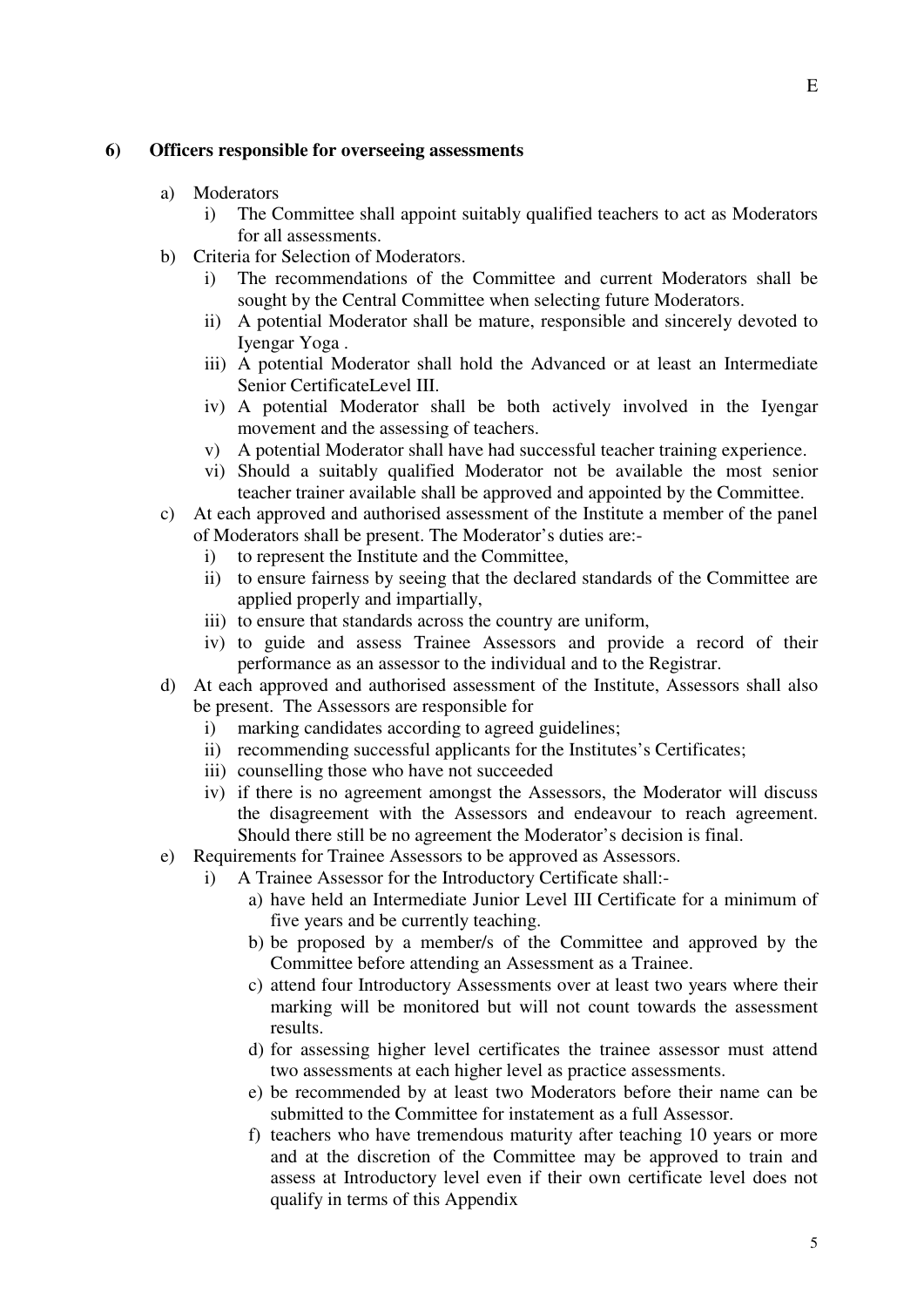- ii) For all other levels the Assessor shall be at least **a gap of one certificate level above the level being assessed** i.e. to assess at a Junior Intermediate Level II Certificate the assessor must be a Senior Intermediate Level I or above.
- iii) All Trainee Assessors shall have attended classes at RIMYI at least four times and one of those within the past three years.

### **7) Format of Assessment Day**

- a) General details for guidance.
	- i) Candidates will be separately assessed on their practice, teaching and theory, to ascertain their competence in each. The theory assignments may be taken at a separate time.
	- ii) The asana practice will take approximately one hour.
	- iii) The one hour teaching session will be structured by the Committee to ensure that applicants can display their ability to teach a selection from the full range of asanas in the syllabus including the compulsory asanas
	- iv) Candidates will be allowed to create their own class to display their ability to sequence a class as well as teach poses to the required standards.

After the candidates' asana class, discussion and marking of this session by the Moderator and Assessors will take place. Thereafter applicants will each present their teaching class with breaks between each to allow for discussion and marking to be completed together with a short interview for each candidate.

- b) At the conclusion of the Assessment,
	- i) Introductory candidates will be sent their results by post;
	- ii) Intermediate candidates will be given their results after each Level I, II or III Assessment along with constructive comment from the Moderator and Assessors about their performance;
	- iii) Later, Intermediate candidates will be informed in writing of the result of their Assessment;
	- iv) A record of all results will be maintained by the Registrar on behalf of the Committee.
- c) Particular details
	- i) The Introductory Assessment

A Level I or Level II pass is separately awarded for each of the asana practice and teaching sessions.

- ii) The Intermediate Junior Assessment Each Level of the Assessment will be separately assessed, and has a separate syllabus.
- iii) The Intermediate Senior Assessment Each Level of the Assessment will be separately assessed and has a separate syllabus.

### **8) Qualifications required of Candidates for Assessments**

- a) The Association's certificates are normally awarded to candidates who have completed the teacher training course and passed the relevant National Assessment.
- b) Qualifying requirements for Introductory level are set out below:
	- i) before enrolment the sudent shall have done a minimum of three years of study with a suitably certificated teacher member of the Institute and all additional requirements set out in the Guidelines.
	- ii) before application for a National Assessment, candidates shall have successfully completed the full training course offered by the Institute.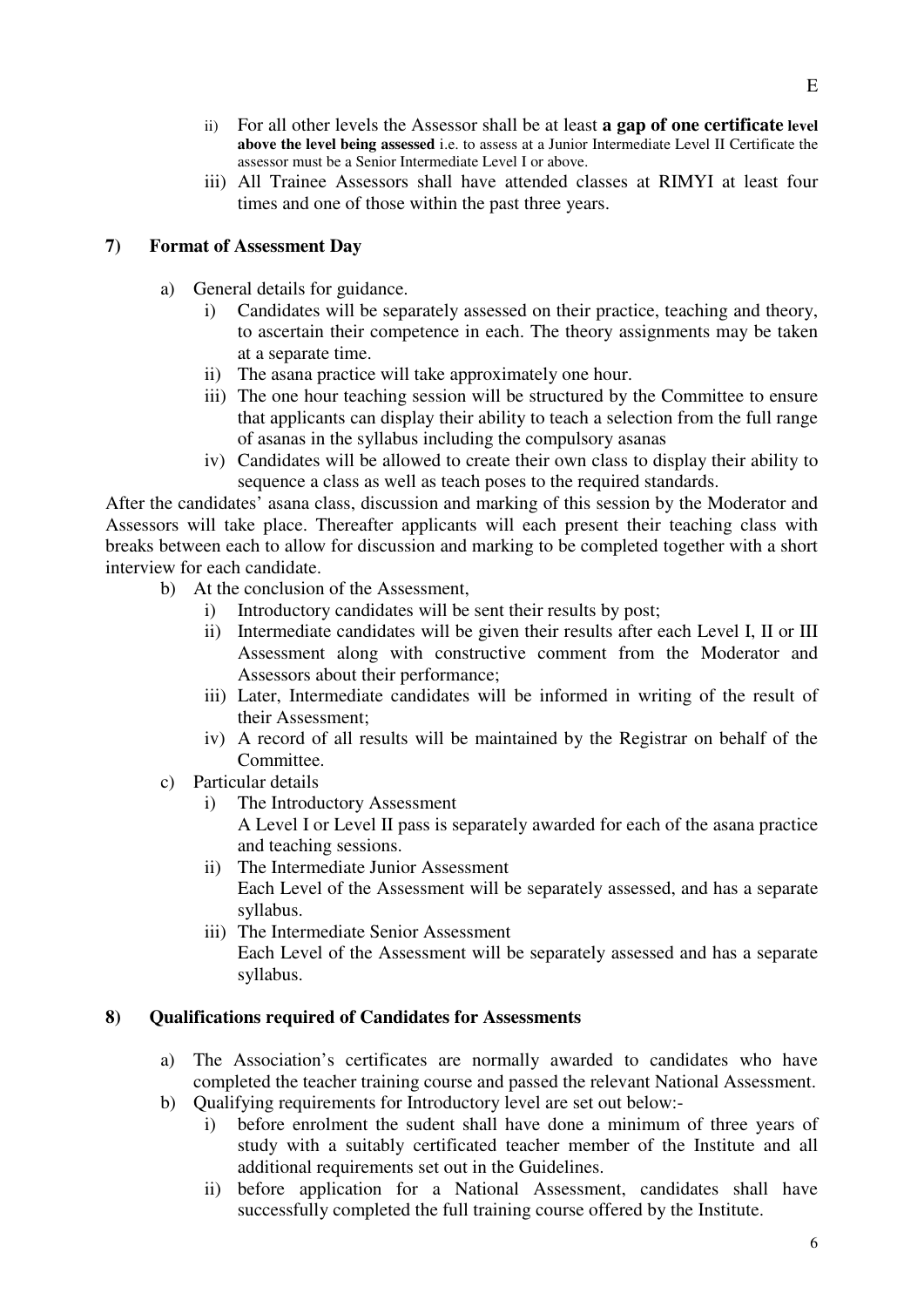E iii) In exceptional circumstances the Committee may waive part of these requirements.

**NB.** Candidates becoming pregnant during teacher training shall not continue on the training course but on application may be granted one year's leave of absence and restart at the level they had reached prior to their pregnancy.

## **9) Finances of Assessments**

- a) The assessment fee to be paid by candidates for each assessment shall be set by the Committee and approved by the Central Committee. This fee will be submitted in advance of each Assessment, from each candidate, to the Registrar.
- b) The Registrar shall reimburse the Moderator and Assessors with their expenses after the Assessment.
- c) Such expenses shall be deducted from the fees taken.
- d) Any monies remaining shall be retained in the Committee's account.
- e) Where there is a deficit, application may be made to the Central Committee for a subsidy which shall be considered on its merits.
- f) Successful candidates shall have free teacher membership of the Association until the end of the financial year in which they qualify.

### **10) Maintenance of Standards**

- a) The Central Committee undertakes to actively dissuade unqualified persons or nonteaching members of the Institute from using the name of Yogacharya Sri B.K.S. Iyengar.
- b) When necessary steps will be taken to inform suitable and relevant bodies.
- c) On behalf of the Institute, the Central Committee and the Committee, the Registrar shall maintain the following;
	- i) A list of approved teacher trainers and teacher training courses.
	- ii) A list of Moderators.
	- iii) A list of approved Assessors.
	- iv) A list of approved Trainee Assessors.
	- v) A list of current student teachers
- d) The Committee shall be responsible for additions to and deletions from the above lists.
- e) All lists will be held by Regional Coordinators and made freely available to all members;
- f) Lists will be regularly updated, printed and circulated to Regional Coordinators;
- g) Should candidates from one area or teacher trainer consistently fail the National Assessment, guidance shall be given to the teacher trainers involved. Should the problem persist withdrawal of approved status will be seriously considered.

**NB.** A meeting for ALL teachers, teacher trainers, Assessors and Moderators shall be held at least every second year to keep the Institutes's procedures under review. All approved teacher trainers, Moderators and Assessors are expected to make their best endeavours to attend.

# **11) Validity of Certificates**

- a) To hold a valid certificate all teacher members must;
- b) Be licensed by paying an annual fee for the Certification Mark.
- c) Be members of the Institute and be up to date with their subscriptions.
- d) Undertake continuing education as required for the teaching certificate held by attending: